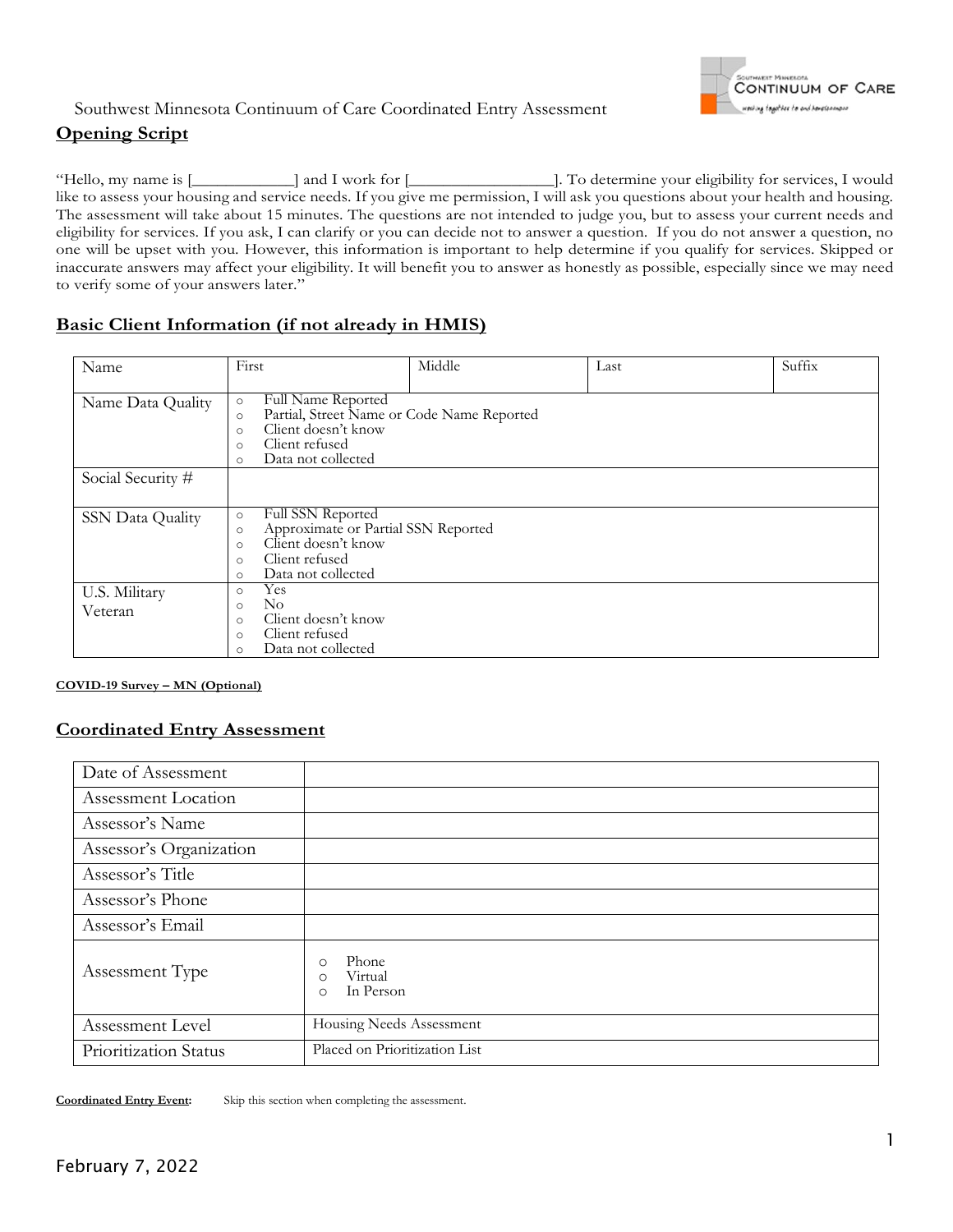

### Southwest Minnesota Continuum of Care Coordinated Entry Assessment **Client and Household Information**

| Relationship to Head of<br>Household | (Should always be "Self (head of household") as that is the only member of a household that should be<br>assessed).                                                                                                                                                                                                           |  |  |  |  |
|--------------------------------------|-------------------------------------------------------------------------------------------------------------------------------------------------------------------------------------------------------------------------------------------------------------------------------------------------------------------------------|--|--|--|--|
| What gender do you<br>identify with? | Female<br>Transgender<br>$\circ$<br>$\circ$<br>Male<br>Questioning<br>$\circ$<br>$\circ$<br>Client doesn't know<br>A gender other than singularly female<br>$\circ$<br>$\circ$<br>Client refused<br>or male (e.g. non-binary, genderfluid,<br>$\circ$<br>agender, culturally specific gender<br>Data not Collected<br>$\circ$ |  |  |  |  |
| Date of Birth                        | Month<br>Day<br>Year                                                                                                                                                                                                                                                                                                          |  |  |  |  |
| Race<br>(may select more than one)   | American Indian or Alaska Native (HUD)<br>$\circ$<br>Asian (HUD)<br>$\circ$<br>Black or African American (HUD)<br>$\circ$<br>Native Hawaiian or Other Pacific Islander (HUD)<br>$\circ$<br>White (HUD)<br>$\circ$<br>Client doesn't know<br>$\circ$<br>Client refused<br>$\circ$<br>Data not collected<br>$\Omega$            |  |  |  |  |
| Ethnicity                            | Non-Hispanic/Non-Latino (HUD)<br>$\circ$<br>Hispanic/Non-Latino (HUD)<br>$\circ$<br>Client doesn't know<br>$\circ$<br>Client refused<br>$\circ$<br>Data not collected<br>$\Omega$                                                                                                                                             |  |  |  |  |
| Household Type                       | Family<br>$\circ$<br>Single<br>$\circ$<br>Youth - Family<br>$\circ$<br>Youth – Single<br>$\circ$                                                                                                                                                                                                                              |  |  |  |  |
| Household Size                       | Total # of Persons<br>Total # of Adults<br>Total # children                                                                                                                                                                                                                                                                   |  |  |  |  |
| Are you pregnant?                    | Yes<br>$\circ$<br>$\rm No$<br>$\circ$<br>Client doesn't know<br>$\circ$<br>Client refused<br>$\circ$<br>Data Not collected<br>$\circ$                                                                                                                                                                                         |  |  |  |  |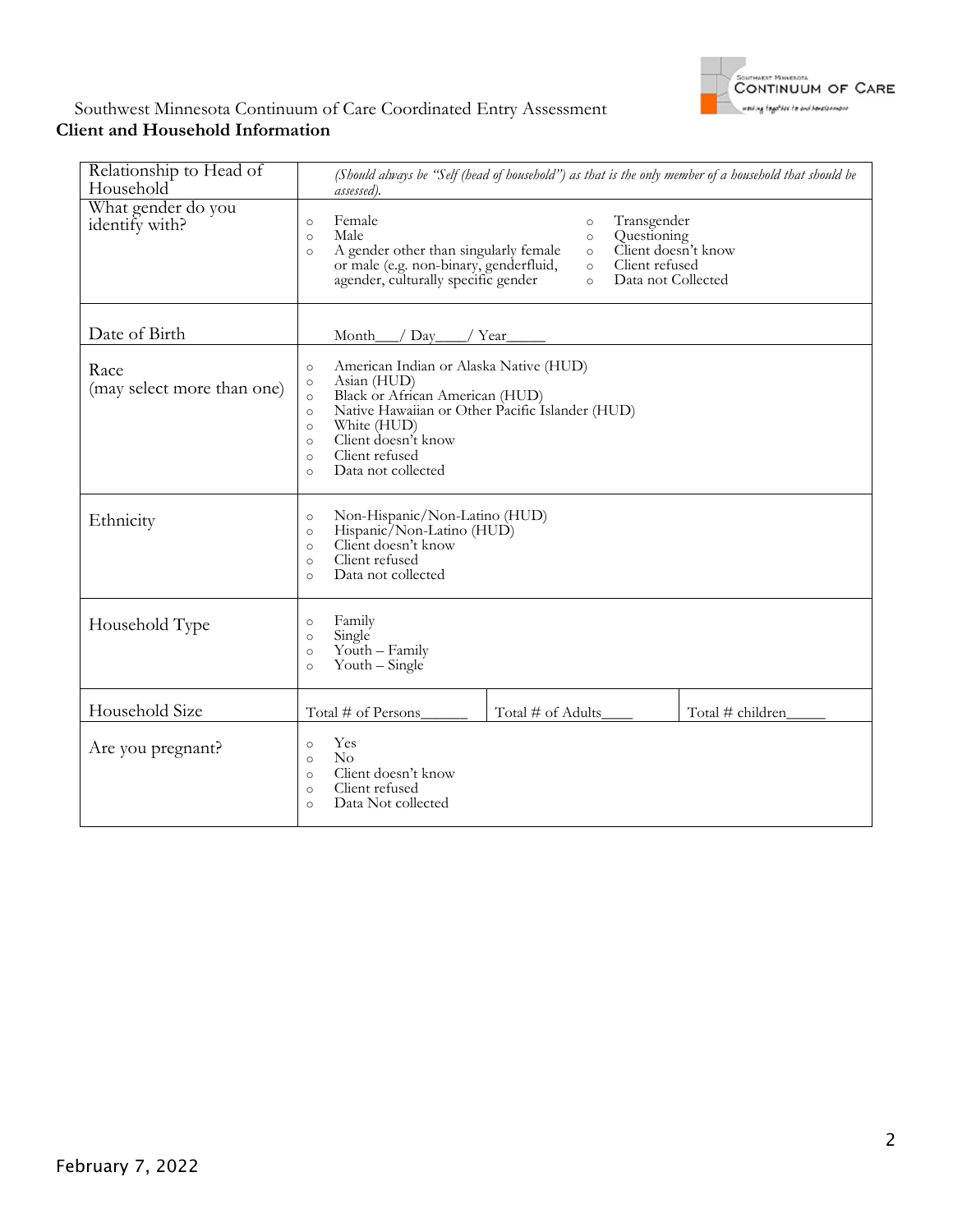

### Southwest Minnesota Continuum of Care Coordinated Entry Assessment **Eligibility Information**

## **Current Living Situation refers to the place where the client anticipates they will be staying TONIGHT. This may be different than their Prior Living Situation.**

Current Living Situation Start Date (Date of Assessment): Month\_\_\_/ Day\_\_\_/ Year\_\_\_\_\_ Information Date (Same as Start Date Above): Month\_\_\_/ Day\_\_\_/ Year\_ Location details:

|                                   | Current Living Situation (Pick ONLY ONE)                                                                                                                                                                                                                                                                                                 |                                                                 |                                                                                                                                                                                                                                                                                                                                                                  |                                                                                                 |                                                                                                                                                                                                                                                                                                                                                                                                                                                                                                                                                                                                                                                              |                                                                           |                                                                                                                                                                                                                                                                                                                                                                                                                                                   |                                 |                                                                                                              |
|-----------------------------------|------------------------------------------------------------------------------------------------------------------------------------------------------------------------------------------------------------------------------------------------------------------------------------------------------------------------------------------|-----------------------------------------------------------------|------------------------------------------------------------------------------------------------------------------------------------------------------------------------------------------------------------------------------------------------------------------------------------------------------------------------------------------------------------------|-------------------------------------------------------------------------------------------------|--------------------------------------------------------------------------------------------------------------------------------------------------------------------------------------------------------------------------------------------------------------------------------------------------------------------------------------------------------------------------------------------------------------------------------------------------------------------------------------------------------------------------------------------------------------------------------------------------------------------------------------------------------------|---------------------------------------------------------------------------|---------------------------------------------------------------------------------------------------------------------------------------------------------------------------------------------------------------------------------------------------------------------------------------------------------------------------------------------------------------------------------------------------------------------------------------------------|---------------------------------|--------------------------------------------------------------------------------------------------------------|
|                                   | Literally Homeless<br><b>Situations</b>                                                                                                                                                                                                                                                                                                  |                                                                 | <b>Institutional Situations</b>                                                                                                                                                                                                                                                                                                                                  |                                                                                                 | Temporary and Permanent Housing Situations                                                                                                                                                                                                                                                                                                                                                                                                                                                                                                                                                                                                                   |                                                                           | Other                                                                                                                                                                                                                                                                                                                                                                                                                                             |                                 |                                                                                                              |
| $\circ$<br>$\circ$<br>$\circ$     | Place not meant<br>for habitation (e.g.,<br>a vehicle, an<br>abandoned<br>building,<br>bus/train/subway<br>station/airport or<br>anywhere outside)<br>Emergency shelter,<br>including hotel or<br>motel paid for<br>with emergency<br>shelter voucher, or<br>Runaway and<br>Homeless Youth-<br>funded Host<br>Home shelter<br>Safe Haven | $\circ$<br>$\circ$<br>$\circ$<br>$\circ$<br>$\circ$<br>$\Omega$ | Foster care<br>home or foster<br>care group<br>home<br>Hospital or<br>other residential<br>non-psychiatric<br>medical facility<br>Jail, prison, or<br>juvenile<br>detention facility<br>Long-term care<br>facility or<br>nursing home<br>Psychiatric<br>hospital or other<br>psychiatric<br>facility<br>Substance abuse<br>treatment facility<br>or detox center | $\circ$<br>$\circ$<br>$\circ$<br>$\circ$<br>$\circ$<br>$\circ$<br>$\circ$<br>$\circ$<br>$\circ$ | Residential project or halfway<br>house with no homeless<br>criteria<br>Hotel or motel paid for<br>without emergency shelter<br>voucher<br>Transitional housing for<br>homeless persons (including<br>homeless youth)<br>Host Home (non-crisis)<br>Staying or living in a friend's<br>room, apartment or house<br>Staying or living in a family<br>member's room, apartment<br>or house<br>Rental by client with GPD<br>TIP (Grant Per Diem<br>Transition in Place) subsidy<br>Rental by client with VASH<br>(Veterans Affairs Supportive<br>Housing) subsidy<br>Permanent Housing (other<br>than RRH (Rapid<br>Rehousing)) for formerly<br>homeless persons | $\circ$<br>$\circ$<br>$\circ$<br>$\circ$<br>$\circ$<br>$\circ$<br>$\circ$ | Rental by client,<br>with Rapid<br>Rehousing or<br>equivalent subsidy<br>Rental by client,<br>with HCV (Housing<br>Choice Voucher,<br>tenant or project<br>based)<br>Rental by client in a<br>public housing unit<br>Rental by client, no<br>ongoing housing<br>subsidy<br>Rental by client,<br>with other ongoing<br>housing subsidy<br>Owned by client,<br>with ongoing<br>housing subsidy<br>Owned by client, no<br>ongoing housing<br>subsidy | □<br>$\Box$<br>П<br>$\Box$<br>П | Other:<br>Worker unable<br>to determine<br>Client doesn't<br>know<br>Client refused<br>Data not<br>collected |
|                                   |                                                                                                                                                                                                                                                                                                                                          |                                                                 |                                                                                                                                                                                                                                                                                                                                                                  |                                                                                                 |                                                                                                                                                                                                                                                                                                                                                                                                                                                                                                                                                                                                                                                              |                                                                           |                                                                                                                                                                                                                                                                                                                                                                                                                                                   |                                 |                                                                                                              |
| <b>Skip Question A</b><br>& Go To |                                                                                                                                                                                                                                                                                                                                          |                                                                 |                                                                                                                                                                                                                                                                                                                                                                  | <b>Continue to Question A</b>                                                                   |                                                                                                                                                                                                                                                                                                                                                                                                                                                                                                                                                                                                                                                              |                                                                           |                                                                                                                                                                                                                                                                                                                                                                                                                                                   |                                 | <b>Skip Question</b><br>A & Go To                                                                            |
|                                   | 'Housing                                                                                                                                                                                                                                                                                                                                 |                                                                 |                                                                                                                                                                                                                                                                                                                                                                  |                                                                                                 | <b>Housing</b>                                                                                                                                                                                                                                                                                                                                                                                                                                                                                                                                                                                                                                               |                                                                           |                                                                                                                                                                                                                                                                                                                                                                                                                                                   |                                 |                                                                                                              |
|                                   | Summary'                                                                                                                                                                                                                                                                                                                                 |                                                                 |                                                                                                                                                                                                                                                                                                                                                                  |                                                                                                 |                                                                                                                                                                                                                                                                                                                                                                                                                                                                                                                                                                                                                                                              |                                                                           |                                                                                                                                                                                                                                                                                                                                                                                                                                                   |                                 | Summary'                                                                                                     |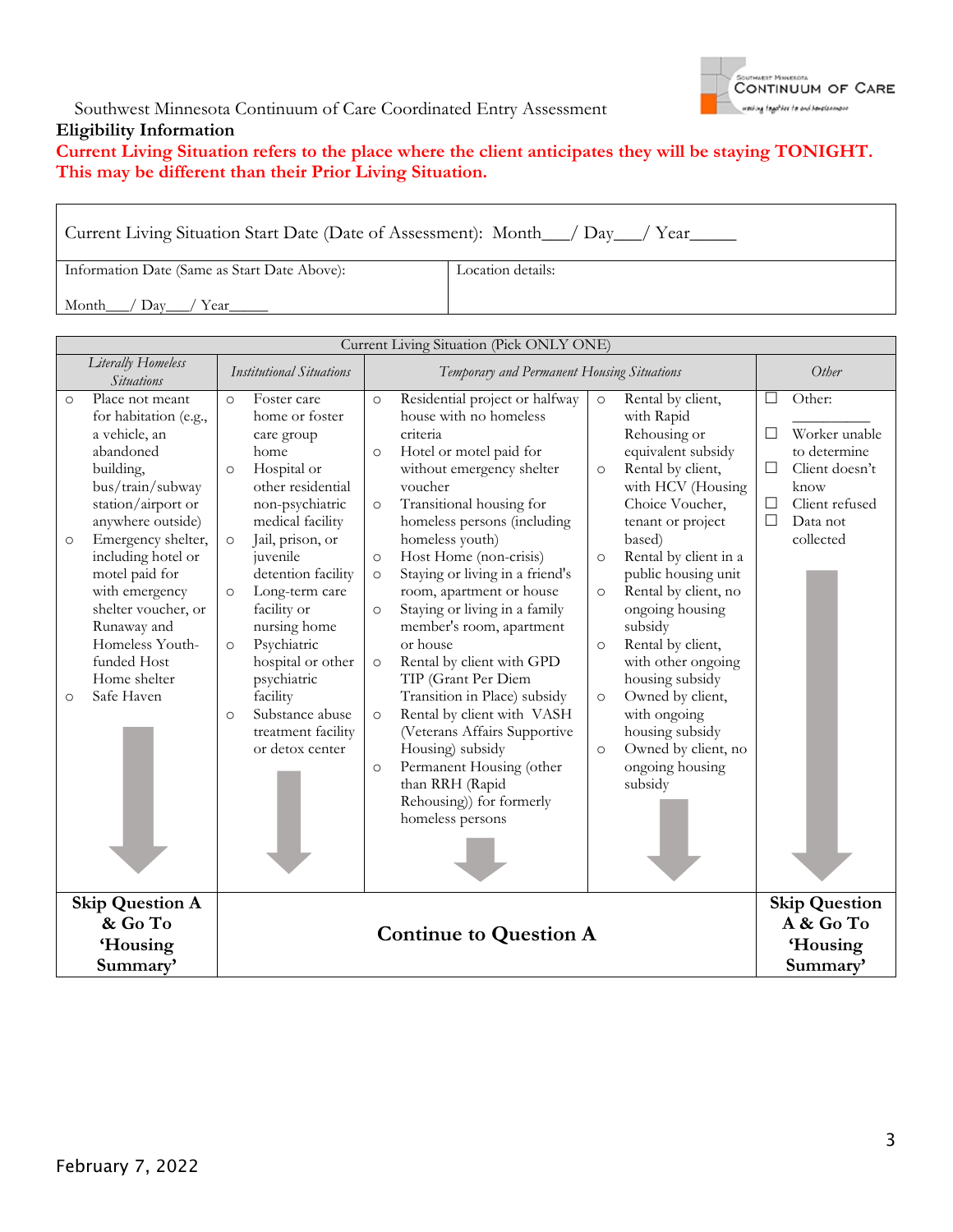

Is client going to have to leave their current Living Situation within 14 days?

Yes No Client Doesn't Know Client Refused Data Not Collected

 $If$  "Yes" to question A, please answer questions  $B - E$ :

B. Has a subsequent residence been identified?

 Yes No Client Doesn't Know Client Refused Data Not Collected C. Does individual or family have resources or support networks to obtain other permanent housing?

 Yes No Client Doesn't Know Client Refused Data Not Collected D. Has the client had a lease or ownership interest in a permanent housing unit in the last 60 days?

 Yes No Client Doesn't Know Client Refused Data Not Collected E. Has the client moved 2 or more times in the past 60 days?

Yes No Client Doesn't Know Client Refused Data Not Collected

# **HOUSING SUMMARY**

Complete this form for the last three years and include episodes of homelessness. Start with current housing situation and move backward over the last three years.

| <b>Start Date</b> | End Date | Residence Type | City / County / State | Who was the<br>leaseholder? |
|-------------------|----------|----------------|-----------------------|-----------------------------|
|                   |          |                |                       |                             |
|                   |          |                |                       |                             |
|                   |          |                |                       |                             |
|                   |          |                |                       |                             |
|                   |          |                |                       |                             |
|                   |          |                |                       |                             |

| <b>Assessing MN Long Term Homelessness</b>                                                                                                           |                                                                                                                                                                                                                                               |  |  |  |  |  |
|------------------------------------------------------------------------------------------------------------------------------------------------------|-----------------------------------------------------------------------------------------------------------------------------------------------------------------------------------------------------------------------------------------------|--|--|--|--|--|
| Extent of Homelessness by<br>Minnesota's Definition (includes<br>temporarily doubled-up situations)                                                  | Not currently homeless<br>1 <sup>st</sup> time homeless and less than 1 year without home<br>$\circ$<br>Multiple times homeless, but NOT meeting LTH definition<br>Long term: At least 1 year OR at least 4 times in past 3 years.<br>$\circ$ |  |  |  |  |  |
| Approximate Date of Most Recent<br>Episode of Homelessness (MN)?                                                                                     |                                                                                                                                                                                                                                               |  |  |  |  |  |
| Total # of months homeless or doubled up? (do not include time in TH or other housing): $\frac{1}{\sqrt{1-\frac{1}{n}}}\left  \frac{1}{n^2} \right $ |                                                                                                                                                                                                                                               |  |  |  |  |  |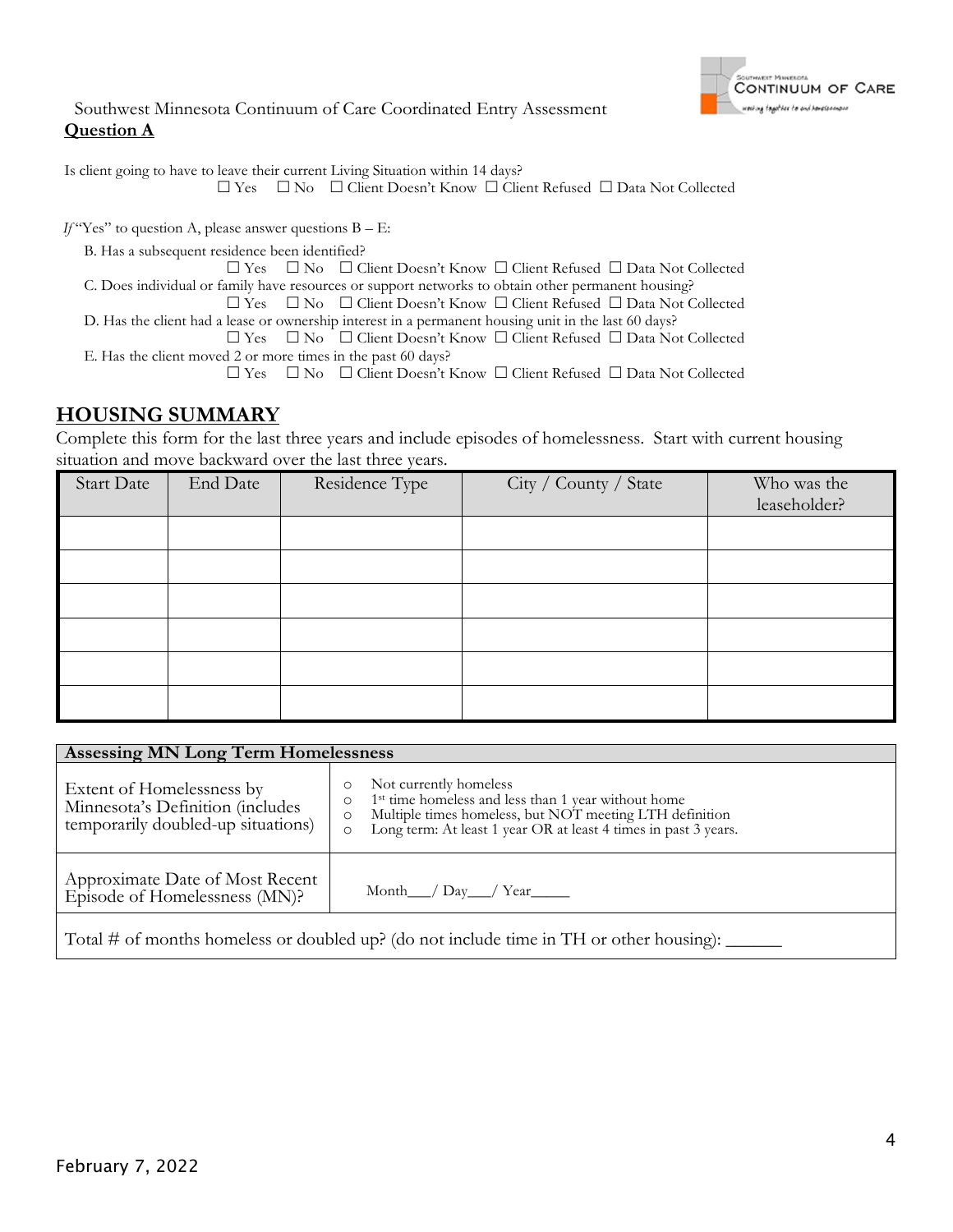

| <b>Assessing Chronic Homelessness</b>                                                                                                                                |                                                                                                                                                                                                                                                                                                                                                                                                                                                                                                                                                                                                                                                                                                                                                                                                                                                                                                                                                                                                                                                                                                                                                                                                                                                                                                                                                                                                                                                                                                                                                                                                                                                                                                                                                                                                                                                                                 |                                                                                 |  |  |  |  |  |
|----------------------------------------------------------------------------------------------------------------------------------------------------------------------|---------------------------------------------------------------------------------------------------------------------------------------------------------------------------------------------------------------------------------------------------------------------------------------------------------------------------------------------------------------------------------------------------------------------------------------------------------------------------------------------------------------------------------------------------------------------------------------------------------------------------------------------------------------------------------------------------------------------------------------------------------------------------------------------------------------------------------------------------------------------------------------------------------------------------------------------------------------------------------------------------------------------------------------------------------------------------------------------------------------------------------------------------------------------------------------------------------------------------------------------------------------------------------------------------------------------------------------------------------------------------------------------------------------------------------------------------------------------------------------------------------------------------------------------------------------------------------------------------------------------------------------------------------------------------------------------------------------------------------------------------------------------------------------------------------------------------------------------------------------------------------|---------------------------------------------------------------------------------|--|--|--|--|--|
| "Prior Living Situation"<br>(should capture where the<br>client stayed the night before<br>their CE assessment).                                                     | Place not meant for habitation<br>$\circ$<br>Emergency shelter, including hotel/motel paid w/ voucher<br>$\circ$<br>Safe Haven<br>$\circ$<br>Interim Housing/Bridge Housing<br>$\circ$<br>Foster care home or foster care group home<br>$\circ$<br>Hospital or other residential non-psychiatric medial facility<br>$\circ$<br>Jail, prison or juvenile detention facility<br>$\circ$<br>Long-term care facility or nursing home<br>$\circ$<br>Psychiatric hospital or other psychiatric facility<br>$\circ$<br>Substance abuse treatment facility or detox center<br>$\circ$<br>Residential project or halfway house with no homeless criteria<br>$\circ$<br>Hotel or motel paid for with out emergency shelter voucher<br>$\circ$<br>Transitional housing for homeless persons (including homeless youth)<br>$\circ$<br>Host Home (non-crisis)<br>$\circ$<br>Staying or living in a friend's room, apartment or house<br>$\circ$<br>Staying or living in a family member's room, apartment or house<br>$\circ$<br>Rental by client, with GPD TIP (Grant Per Diem Transition in Place) subsidy<br>$\circ$<br>Rental by client, with VASH (Veterans Affairs Supportive Housing) subsidy<br>$\circ$<br>Permanent Housing (other than Rapid Rehousing) for formerly homeless persons<br>$\circ$<br>Rental by client, with RRH (Rapid Rehousing) or equivalent subsidy<br>$\circ$<br>Rental by client, with HCV (Housing Choice Voucher, tenant or project based)<br>$\circ$<br>Rental by client in a public housing unit<br>$\circ$<br>Rental by client, no ongoing housing subsidy<br>$\circ$<br>Rental by client, with other ongoing housing subsidy<br>$\circ$<br>Owned by client, with ongoing housing subsidy<br>$\circ$<br>Owned by client, no ongoing housing subsidy<br>$\circ$<br>Client doesn't know<br>$\circ$<br>Client refused<br>$\circ$<br>Data not collected<br>O |                                                                                 |  |  |  |  |  |
| Length of Stay in Previous Place                                                                                                                                     | One night or less<br>One month to 90 days<br>$\circ$<br>$\circ$<br>Two to six nights<br>90 days to one-year<br>$\circ$<br>$\circ$<br>Over one week to under a month<br>One year or longer<br>$\circ$<br>$\circ$                                                                                                                                                                                                                                                                                                                                                                                                                                                                                                                                                                                                                                                                                                                                                                                                                                                                                                                                                                                                                                                                                                                                                                                                                                                                                                                                                                                                                                                                                                                                                                                                                                                                 | Don't know<br>$\circ$<br>Refused<br>$\circ$<br>Data Not<br>$\circ$<br>Collected |  |  |  |  |  |
| Approximate Date of Most<br>Recent Episode of<br>Homelessness (HUD):                                                                                                 |                                                                                                                                                                                                                                                                                                                                                                                                                                                                                                                                                                                                                                                                                                                                                                                                                                                                                                                                                                                                                                                                                                                                                                                                                                                                                                                                                                                                                                                                                                                                                                                                                                                                                                                                                                                                                                                                                 |                                                                                 |  |  |  |  |  |
| Regardless of where you stayed<br>last night – Number of times<br>the client has been on the<br>streets, in ES, or Safe Haven in<br>the past 3 years including today | Once<br>$\circ$<br>Twice<br>$\circ$<br>3 times<br>$\Omega$<br>4 or more<br>$\Omega$                                                                                                                                                                                                                                                                                                                                                                                                                                                                                                                                                                                                                                                                                                                                                                                                                                                                                                                                                                                                                                                                                                                                                                                                                                                                                                                                                                                                                                                                                                                                                                                                                                                                                                                                                                                             | Don't Know<br>$\circ$<br>Refused<br>$\circ$<br>Data Not<br>Collected            |  |  |  |  |  |
| Total number of months<br>homeless on the street, in ES or<br>SH in the past 3 years.                                                                                | 1 month (episode w/in 1st<br>$\circ$<br>month)<br>10<br>$\circ$<br>2<br>$\circ$<br>11<br>$\circ$<br>$\mathfrak{Z}$<br>$\circ$<br>12<br>$\circ$<br>$\overline{4}$<br>$\circ$<br>More than 12 months<br>$\circ$<br>5<br>$\circ$<br>Client doesn't know<br>$\circ$<br>6<br>$\circ$<br>Client refused<br>7<br>$\circ$<br>$\circ$<br>8<br>Data not collected<br>$\circ$<br>$\circ$<br>9<br>$\circ$                                                                                                                                                                                                                                                                                                                                                                                                                                                                                                                                                                                                                                                                                                                                                                                                                                                                                                                                                                                                                                                                                                                                                                                                                                                                                                                                                                                                                                                                                   |                                                                                 |  |  |  |  |  |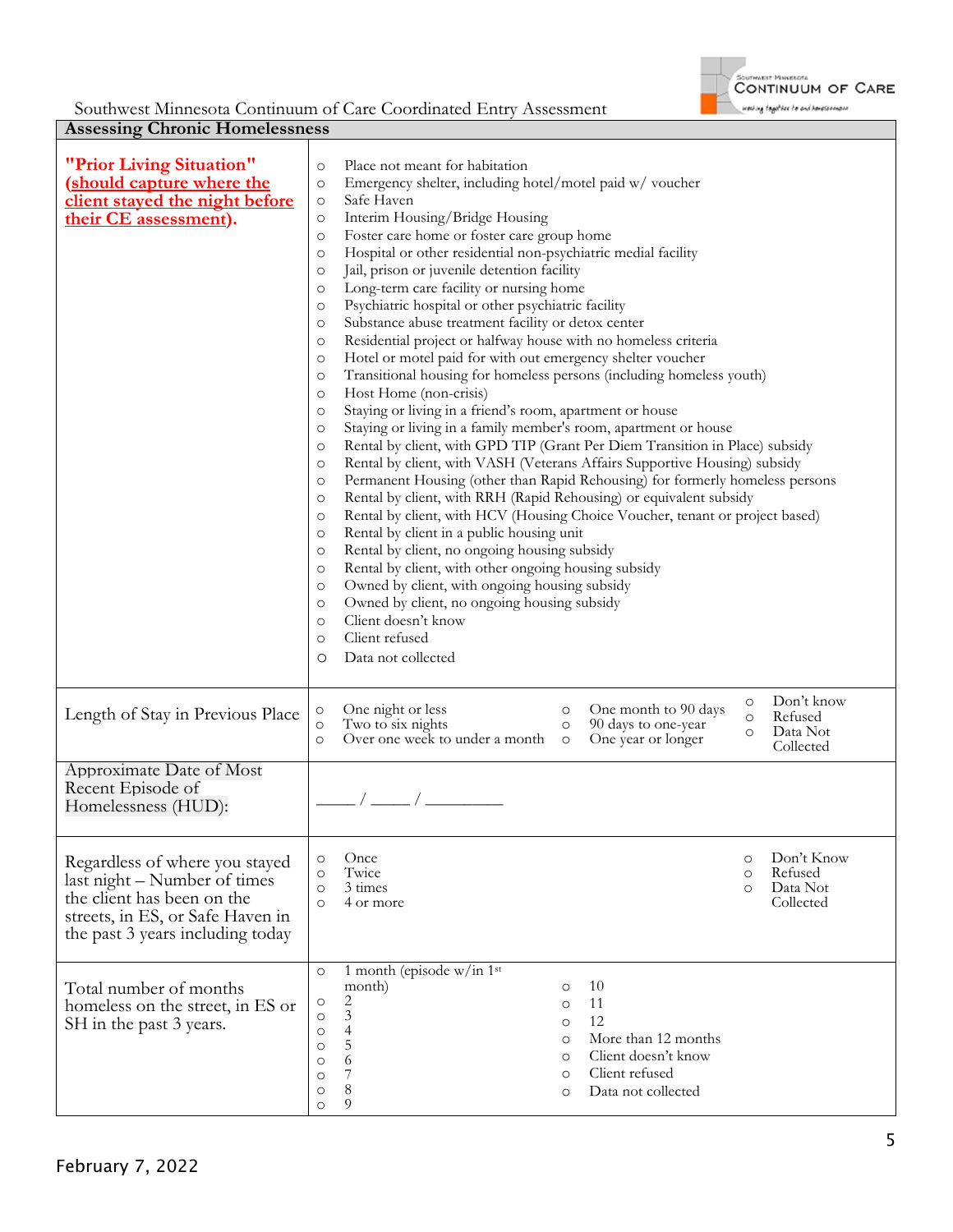

| <b>Veteran Status</b>    |         |                                                   |         |                                            |
|--------------------------|---------|---------------------------------------------------|---------|--------------------------------------------|
| Did you serve on Active  | $\circ$ | $\rm No$                                          |         | Both Guard & Reserves but never<br>$\circ$ |
| Duty, or in the National | $\circ$ | Yes, Active Duty (including National Guard and    |         | activated/deployed                         |
| Guard or Reserves?       |         | Reserves)                                         |         | Don't know<br>$\circ$                      |
|                          | $\circ$ | Yes, National Guard, but never activated/deployed |         | Refused<br>$\circ$                         |
|                          | $\circ$ | Yes, Reserves, but never activated/deployed       |         | Data Not Collected<br>$\circ$              |
| What kind of discharge   | $\circ$ | Honorable or under honorable conditions           |         | Client doesn't know<br>$\circ$             |
| did you have?            | $\circ$ | Other than honorable but not dishonorable         |         | Client refused<br>$\circ$                  |
|                          | $\circ$ | Dishonorable                                      |         | Data Not Collected<br>$\circ$              |
| Have you been referred   | $\circ$ | Yes                                               |         |                                            |
| to the Homeless          | $\circ$ | No                                                |         |                                            |
| Veteran Registry?        | $\circ$ | Client Doesn't Know                               |         |                                            |
|                          | $\circ$ | Client Refused                                    |         |                                            |
|                          | $\circ$ | Data Not Collected                                |         |                                            |
| <b>Tribal Membership</b> |         |                                                   |         |                                            |
| Are you Native           | $\circ$ | Yes                                               |         |                                            |
| American?                | $\circ$ | $\rm No$                                          |         |                                            |
| If yes, with which Tribe | $\circ$ | Not Enrolled Member of Any Tribe                  | $\circ$ | Prairie Island in Minnesota                |
| are you affiliated?      | $\circ$ | Lower Sioux in MN                                 | $\circ$ | Red Lake Band of Chippewa Indians          |
|                          | $\circ$ | Mdewakanton Sioux Indians                         | $\circ$ | Shakopee Mdewakanton Sioux of MN           |
|                          | $\circ$ | MN Chippewa Tribe - Bois Forte                    | $\circ$ | Upper Sioux Community in MN                |
|                          | $\circ$ | MN Chippewa Tribe - Fond du Lac                   | $\circ$ | Other:                                     |
|                          | $\circ$ | MN Chippewa Tribe - Grand Portage                 | $\circ$ | DK (Client Doesn't Know)                   |
|                          | $\circ$ | MN Chippewa Tribe - Leech Lake                    | $\circ$ | R (Client Refused)                         |
|                          | $\circ$ | MN Chippewa Tribe - Mille Lacs Band               | $\circ$ | DNC (Data Not Collected)                   |
|                          | $\circ$ | MN Chippewa Tribe - White Earth                   |         |                                            |

| <b>CES Household Disability Information</b> |         |                          |          |                           |
|---------------------------------------------|---------|--------------------------|----------|---------------------------|
| Relationship to Head of Household           | $\circ$ | Self                     | $\circ$  | Step-Daughter             |
|                                             | $\circ$ | Daughter                 | $\circ$  | Step-son                  |
|                                             | $\circ$ | Son                      | $\Omega$ | Mother                    |
|                                             | $\circ$ | Wife                     | $\circ$  | Father                    |
|                                             | $\circ$ | Husband                  | $\Omega$ | Grandmother               |
|                                             | $\circ$ | Grandson                 | $\circ$  | Grandfather               |
|                                             | $\circ$ | Granddaughter            | $\Omega$ | Other non-relative        |
|                                             | $\circ$ | Unknown                  |          | Other relative            |
|                                             | $\circ$ | Significant Other        |          |                           |
| Disability Type                             | $\circ$ | Mental Health            | $\circ$  | Alcohol Use Disorder      |
|                                             | $\circ$ | Physical                 | O        | Drug Use Disorder         |
|                                             | $\circ$ | Developmental            | $\circ$  | Both Alcohol and Drug Use |
|                                             | $\circ$ | Chronic Health Condition |          | Disorder                  |
|                                             |         |                          | $\circ$  | HIV/AIDS                  |
| Date of Diagnosis                           |         |                          |          |                           |
|                                             | Month   | /Day_<br>/Year_          |          |                           |
| If yes to Alcohol Use Disorder, Drug Use    | $\circ$ | Yes                      |          |                           |
| Disorder, or Both Alcohol and Drug Use      | $\circ$ | $\rm No$                 |          |                           |
| Disorder, is the client currently receiving | $\circ$ | R (Client Refused)       |          |                           |
| services or treatment?                      | $\circ$ | DK (Client Doesn't Know) |          |                           |
| Does your disability limit your ability to  | $\circ$ | Yes                      |          |                           |
| live independently?                         | $\circ$ | $\rm No$                 |          |                           |
| Is the disability documented?               | $\circ$ | Yes                      |          |                           |
|                                             | O       | $\rm No$                 |          |                           |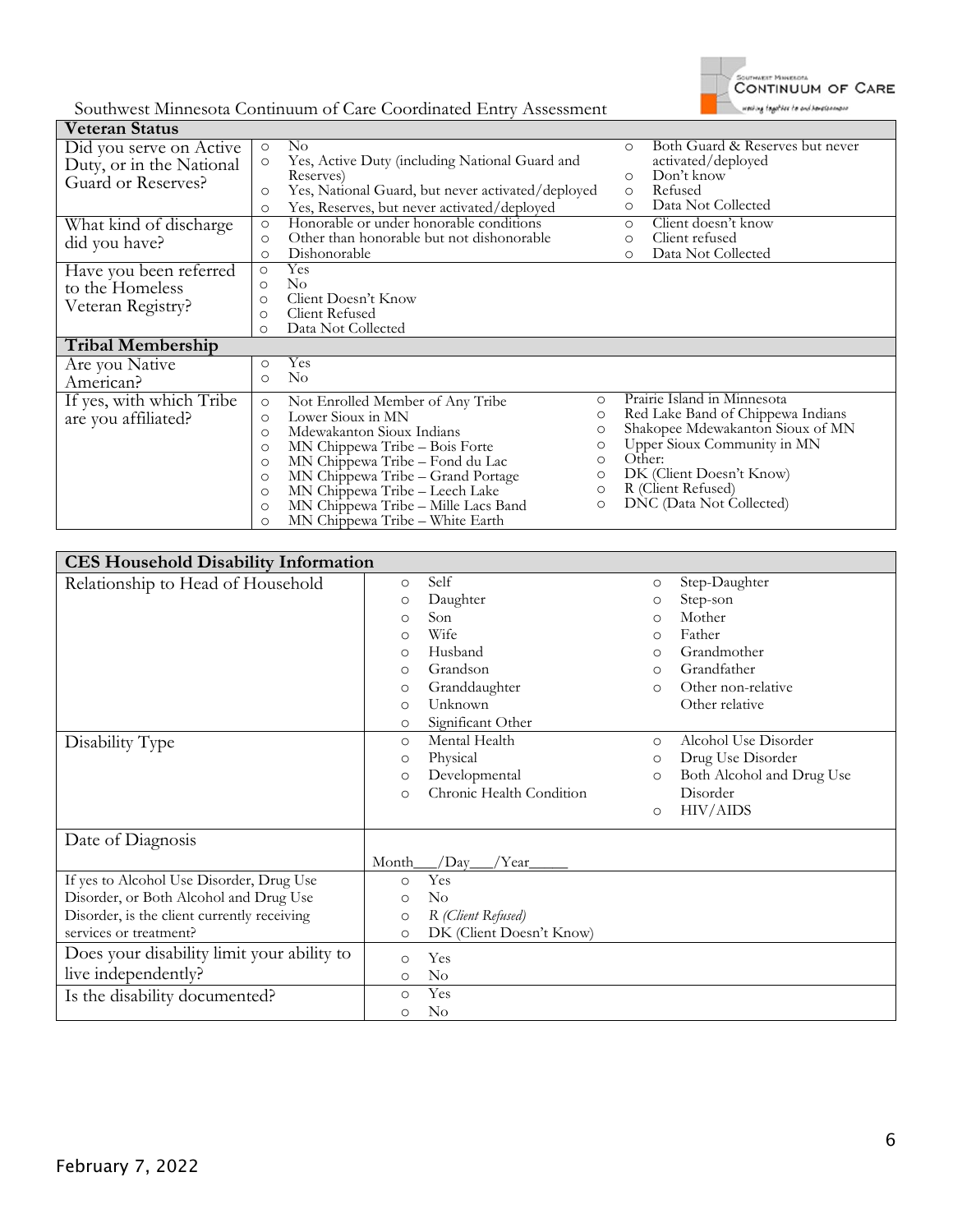

| Notes (e.g. accommodations do you                                        |  |        |     |     |
|--------------------------------------------------------------------------|--|--------|-----|-----|
| require for housing due to                                               |  |        |     |     |
| health/disability?)                                                      |  |        |     |     |
|                                                                          |  |        |     |     |
|                                                                          |  |        |     |     |
| Have you been told by a medical professional that you have a serious and |  | $\cap$ | Yes | No. |
| persistent mental illness (SPMI)?                                        |  |        |     |     |
| Is the disability documented?                                            |  | Yes    | No  |     |

| <b>Fleeing Victimization?</b>                                                                                                                               |            |            |  |  |  |  |  |
|-------------------------------------------------------------------------------------------------------------------------------------------------------------|------------|------------|--|--|--|--|--|
| Are you fleeing or attempting to flee domestic violence, dating violence,<br>sexual assault, or stalking that is happening to you or anyone in your family? | <b>Yes</b> | - No       |  |  |  |  |  |
| Are you working with a Victim Service Provider (e.g. Southwest Crisis<br>Center, WRAP, Safe Avenues, etc.)?                                                 | <b>Yes</b> | $\circ$ No |  |  |  |  |  |

| <b>Living Situation</b>                                                                                          |                                                                                                       |
|------------------------------------------------------------------------------------------------------------------|-------------------------------------------------------------------------------------------------------|
| Client Location (Continuum of Care)                                                                              |                                                                                                       |
| County where resides:                                                                                            |                                                                                                       |
| County of (current) Primary Residence?<br>Same value selected for "County where resides".                        |                                                                                                       |
| Are you willing to live anywhere in the state?                                                                   | Yes<br>$\circ$<br>$\rm No$<br>$\circ$                                                                 |
| Please list the CoCs where you are willing to live.                                                              |                                                                                                       |
|                                                                                                                  | 1.                                                                                                    |
|                                                                                                                  | 2.                                                                                                    |
|                                                                                                                  | 3.                                                                                                    |
|                                                                                                                  | 4.                                                                                                    |
| Client Preference County 1-3                                                                                     | 1.                                                                                                    |
|                                                                                                                  |                                                                                                       |
|                                                                                                                  | $\overline{2}$ .                                                                                      |
|                                                                                                                  | $\overline{3}$ .                                                                                      |
| If you are not currently living in the city/county you<br>want to live, do you have any connections to the area? | $Yes - Family$<br>$\circ$<br>$Yes - Employment$<br>$\circ$<br>$\rm No$<br>$\circ$<br>Other<br>$\circ$ |
| Please explain any<br>connections:                                                                               |                                                                                                       |
|                                                                                                                  |                                                                                                       |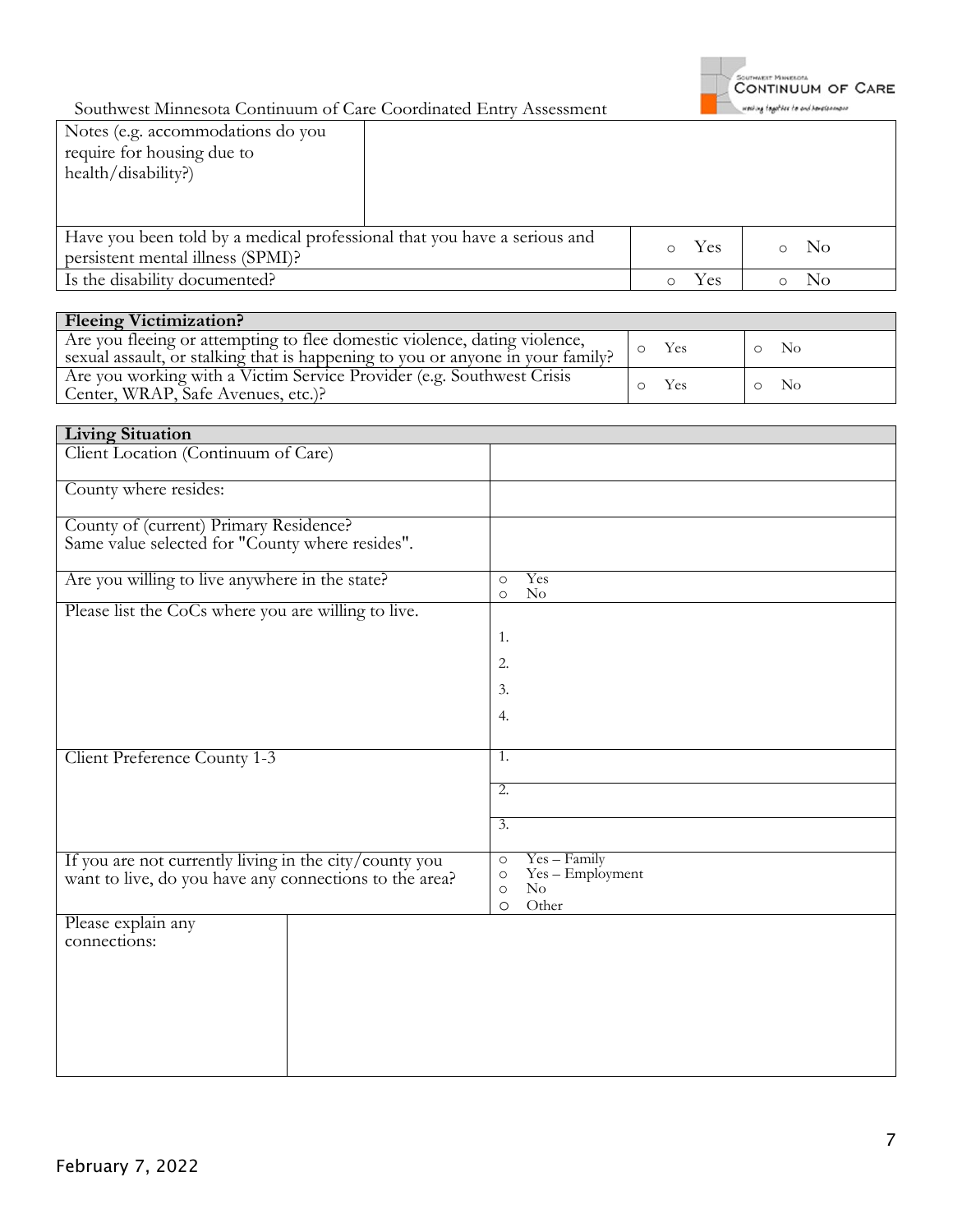

| <b>Contact Information</b>                        |                                                  |       |       |
|---------------------------------------------------|--------------------------------------------------|-------|-------|
|                                                   | Phone number where you can be reached or where a |       |       |
| message can be left                               |                                                  |       |       |
| Email where you can be reached or where a message |                                                  |       |       |
| could be left                                     |                                                  |       |       |
| <b>Alternative Contacts:</b>                      |                                                  |       |       |
| Name                                              | Relationship                                     | Phone | Email |
|                                                   |                                                  |       |       |
|                                                   |                                                  |       |       |

## **Current Case Managers**

| Provider Type | $\overline{C}$ ounty | Agency | Worker Name | Worker email | Worker phone |
|---------------|----------------------|--------|-------------|--------------|--------------|
|               |                      |        |             |              |              |
|               |                      |        |             |              |              |
|               |                      |        |             |              |              |

| <b>Legal Involvement</b>                           |                                                                                                                                                  |                        |                                      |  |
|----------------------------------------------------|--------------------------------------------------------------------------------------------------------------------------------------------------|------------------------|--------------------------------------|--|
| Do you have a legal/criminal history?              | Yes<br>$\circ$<br>No<br>$\Omega$<br>DK (Client Doesn't Know)<br>$\circ$<br>R (Client Refused)<br>$\Omega$<br>DNC (Data Not Collected)<br>$\circ$ |                        |                                      |  |
| Relationship to HoH                                | Only ask for HoH you are assessing, so always answer self<br>Self (only ask HoH)<br>$\circ$                                                      |                        |                                      |  |
| Offense Type                                       | Arson Offense<br>$\circ$<br>Drug Offense<br>$\circ$<br>Non-violent Crime Offense<br>$\Omega$                                                     | $\Omega$<br>$\bigcirc$ | Sex Offense<br>Violent Crime Offense |  |
| Classification                                     | Felony<br>$\circ$                                                                                                                                | $\circ$                | Misdemeanor                          |  |
| Number of Offenses                                 |                                                                                                                                                  |                        |                                      |  |
| Date of Most Recent Conviction                     | Month__/Day__/Year____                                                                                                                           |                        |                                      |  |
| Active warrant any open criminal<br>case?          | Yes<br>$\Omega$<br>No<br>$\Omega$                                                                                                                |                        |                                      |  |
| If Yes to sex offense, registered sex<br>offender? | Yes<br>$\circ$<br>$\rm No$<br>O                                                                                                                  |                        |                                      |  |
| <b>Notes</b>                                       |                                                                                                                                                  |                        |                                      |  |